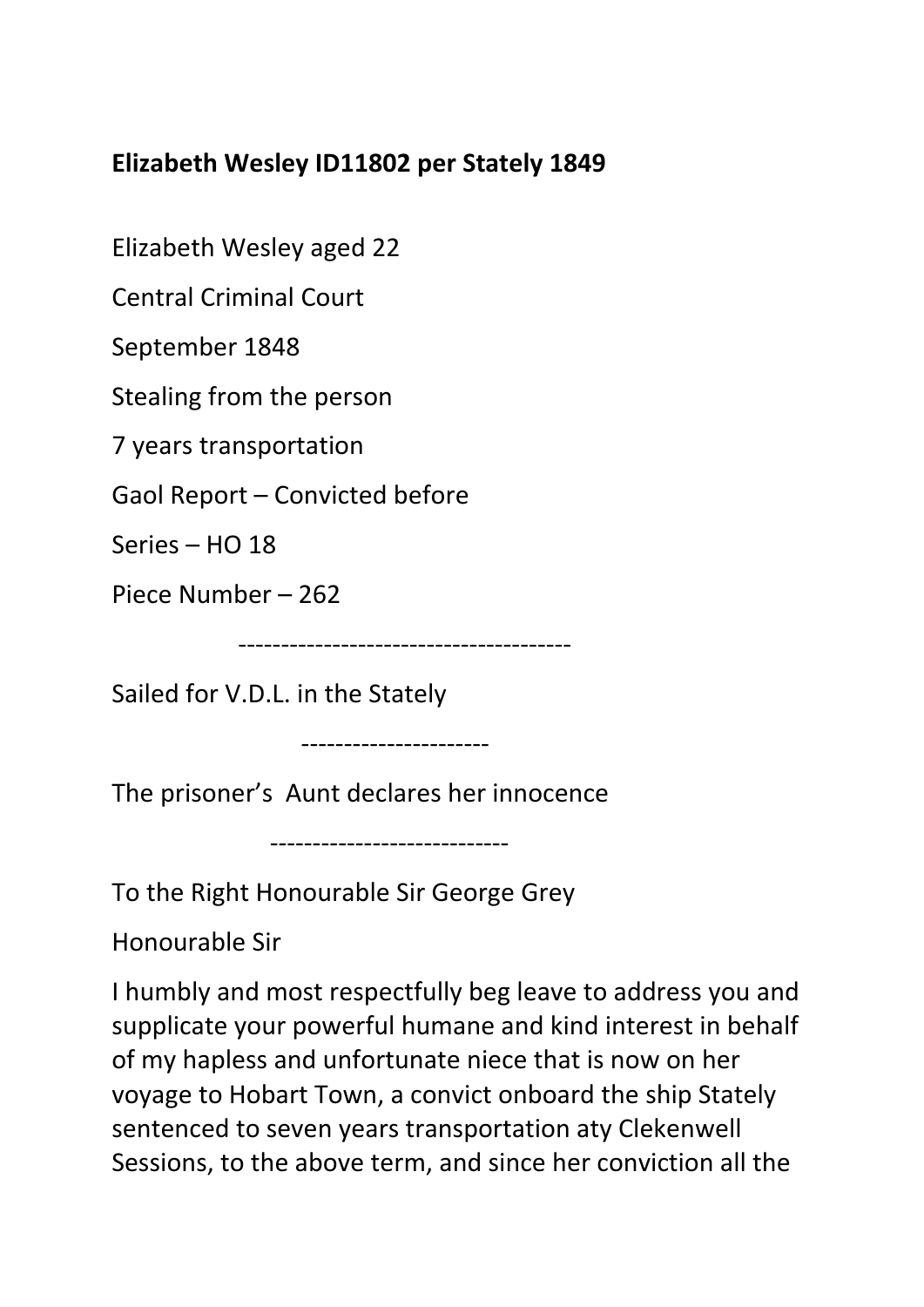authorities she has been under namely at Millbank prison and also onboard the ship Stately she is now in, will and do speak most [ ] in her behalf and favour I also retrun my sincere thanks for the kindness she now receives and had received from the officers appointed over her, that I trust she will ever meet and deserve of all whose charge she is under, but now Sir it remains my pleasing task her to state that she in innocent of the crime of felony that she is suffering for and it was but one sixpence decused that he and another female were both sentenced for, and had I have know it in time might have obtained Counsel for her that I presume would have procured her liberty but thus was she  $[$ ] to the vengeance of the Law, that  $\begin{bmatrix} 1 & 1 \end{bmatrix}$  [  $\begin{bmatrix} 1 & 1 \end{bmatrix}$  to observe is too often the case in similar instances – thus proving that the Law is not as it should be namely at all times tempered with Justice and she a poor motherless orphan has declared onboard as she was about to set sail she  $\lceil$ her innocence and exclaiming in the presence of her Creator and thereafter judge forgiveness for those of her persecutors and oppressors that he the all wise and sovereign true judge alone will avenge and punish and in his own important power alone, I submit her [ ] then her heartbroken and sorrowed parents and father brother sister and cousins all earnestly, supplicate and pray the cause of this misjudge and sorrowful orphan girl as I hope her present name merits may hope to claim in you representation and recommendation her case to our beloved Lady Sovereign Her Most Gracious majesty The Queen and as it is nature to transgress remembering it is an [athitute ] divine to forgive, and will be adding one of the brightest and brilliant  $[$   $]$  to her imperial but mortal know that I trust and pray may be long [